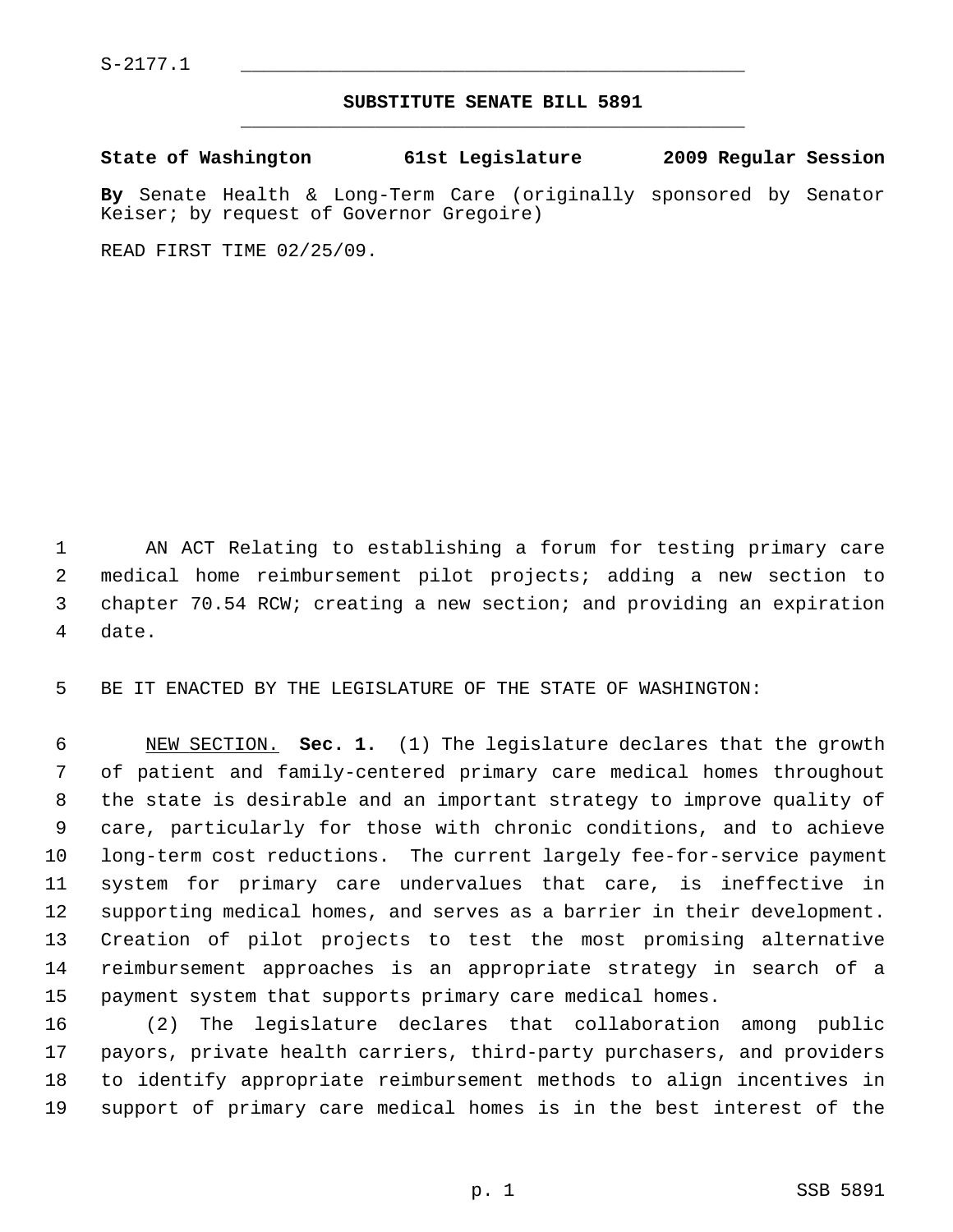1 public. The legislature therefore intends to exempt from state 2 antitrust laws, and to provide immunity from federal antitrust laws 3 through the state action doctrine, for activities undertaken pursuant 4 to pilots designed and implemented under section 2 of this act that 5 might otherwise be constrained by such laws. The legislature does not 6 intend and does not authorize any person or entity to engage in 7 activities or to conspire to engage in activities that would constitute 8 per se violations of state and federal antitrust laws including, but 9 not limited to, agreements among competing health care providers or 10 health carriers as to the price or specific level of reimbursement for 11 health care services.

12 NEW SECTION. **Sec. 2.** A new section is added to chapter 70.54 RCW 13 to read as follows:

14 The health care authority and the department of social and health 15 services shall design, oversee implementation, and evaluate one or more 16 primary care medical home reimbursement pilot projects in the state to 17 include as participants public payors, private health carriers, third-18 party purchasers, and health care providers. Based on input from 19 participants, the agencies shall:

20 (1) Determine the number and location of primary care medical home 21 reimbursement pilots;

22 (2) Determine criteria to select primary care clinics to serve as 23 pilot sites to facilitate testing of medical home reimbursement methods 24 in a variety of primary care settings;

25 (3) Select pilot sites from those primary care provider clinics 26 that currently employ a number of activities and functions typically 27 associated with medical homes, or from sites that have been selected by 28 the department of health to participate in a medical home collaborative 29 under section 2, chapter 295, Laws of 2008;

30 (4) Determine one or more reimbursement methods to be tested by the 31 pilots;

32 (5) Identify pilot performance measures for clinical quality, 33 chronic care management, cost, and patient experience through patient 34 self-reporting; and

35 (6) Appropriately coordinate during planning and operation of the 36 pilots with the department of health medical home collaboratives and